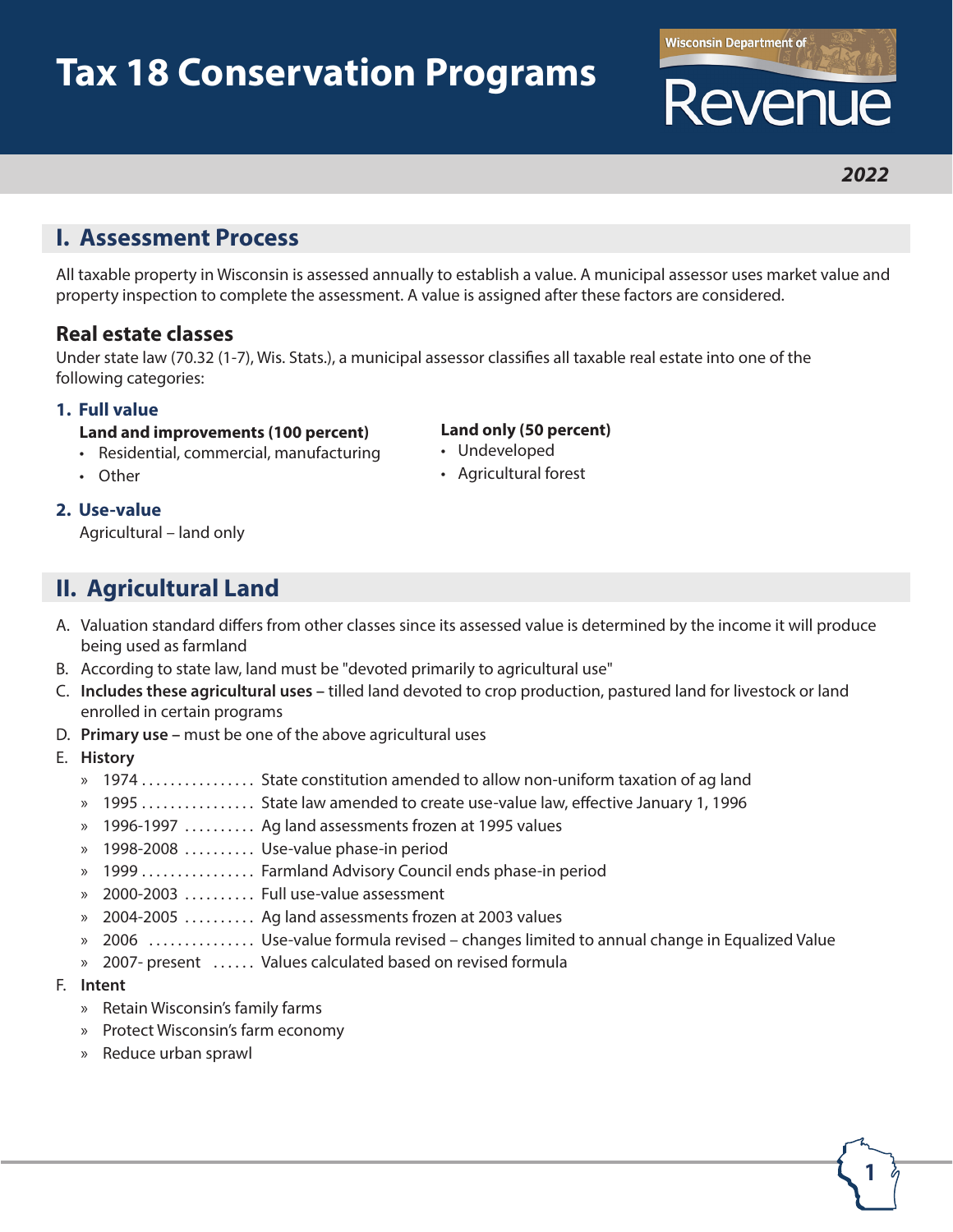# **III. Programs and Eligibility for Use-Value Assessment**

This document lists the programs and easements that can qualify as agricultural use under Chapter Tax 18.05(1)(d). There are also programs and easements that do not qualify as agricultural under Chapter Tax 18.05(1)(d). If land is enrolled in a program that is not a qualifying agricultural use, the land must be devoted primarily to an agricultural use under Chapter Tax 18.05(1) paragraphs (a), (b), or (c) to receive a use-value assessment.

# **IV. Tax 18.05 Definitions**

#### **Agricultural use means any of the following:**

- 1. Activities included in subsector 111 Crop Production, set forth in the North American Industry Classification System (NAICS), United States, 1997, published by the executive office of the president, U.S. office of management and budget
- 2. Activities included in subsector 112 Animal Production, set forth in the North American Industry Classification System, United States, 1997, published by the executive office of the president, U.S. office of management and budget. **Note:** Subsector 111 Crop Production and subsector 112 Animal Production, set forth in the North American Industry Classification System, United States, 1997, published by the executive office of the president, U.S. office of management and budget, are reproduced in full in the Wisconsin property assessment manual under s. 73.03 (2a), Stats. In addition, copies are on file with the department and the legislative reference bureau.
- 3. Growing Christmas trees or ginseng
- 4. Land without improvements subject to a federal or state easement or enrolled in a federal or state program if all of the following apply:
	- a. The land was in agricultural use under par. (a), (b), or (c) when it was entered into the qualifying easement or program
	- b. Qualifying easements and programs shall adhere to standards and practices provided under the January 31, 2014 No. 697 version of s. ATCP 50.04, 50.06, 50.71, 50.72, 50.83, 50.88, 50.91, 50.96, or 50.98. The Wisconsin Property Assessment Manual, authorized under s. 73.03 (2a), Stats., shall list the qualifying easements and programs according to the ATCP provisions.
	- c. 1) The terms of the temporary easement or program do not restrict the return of the land to agricultural use under par. (a), (b), or (c) after the easement or program is satisfactorily completed, or
		- 2) The terms of an easement, contract, Compatible Use Agreement or conservation plan for that specific parcel authorized an agricultural use, as defined in par. (a), (b), or (c), for that parcel in the prior year

# **V. Discovering Program Lands**

Enrollment in Federal programs through the Federal Natural Resources Conservation Service (NRCS) and Farm Service Agency (FSA) is confidential and not available to the public or assessors. The following identifies how landowners and assessors can share information for proper classification of land.

# **A. Landowners**

An assessor may not know land is enrolled in a program or easement that qualifies for agricultural classification and use-value assessment. A landowner should contact the assessor to discuss the land, its use, and any program and easement information.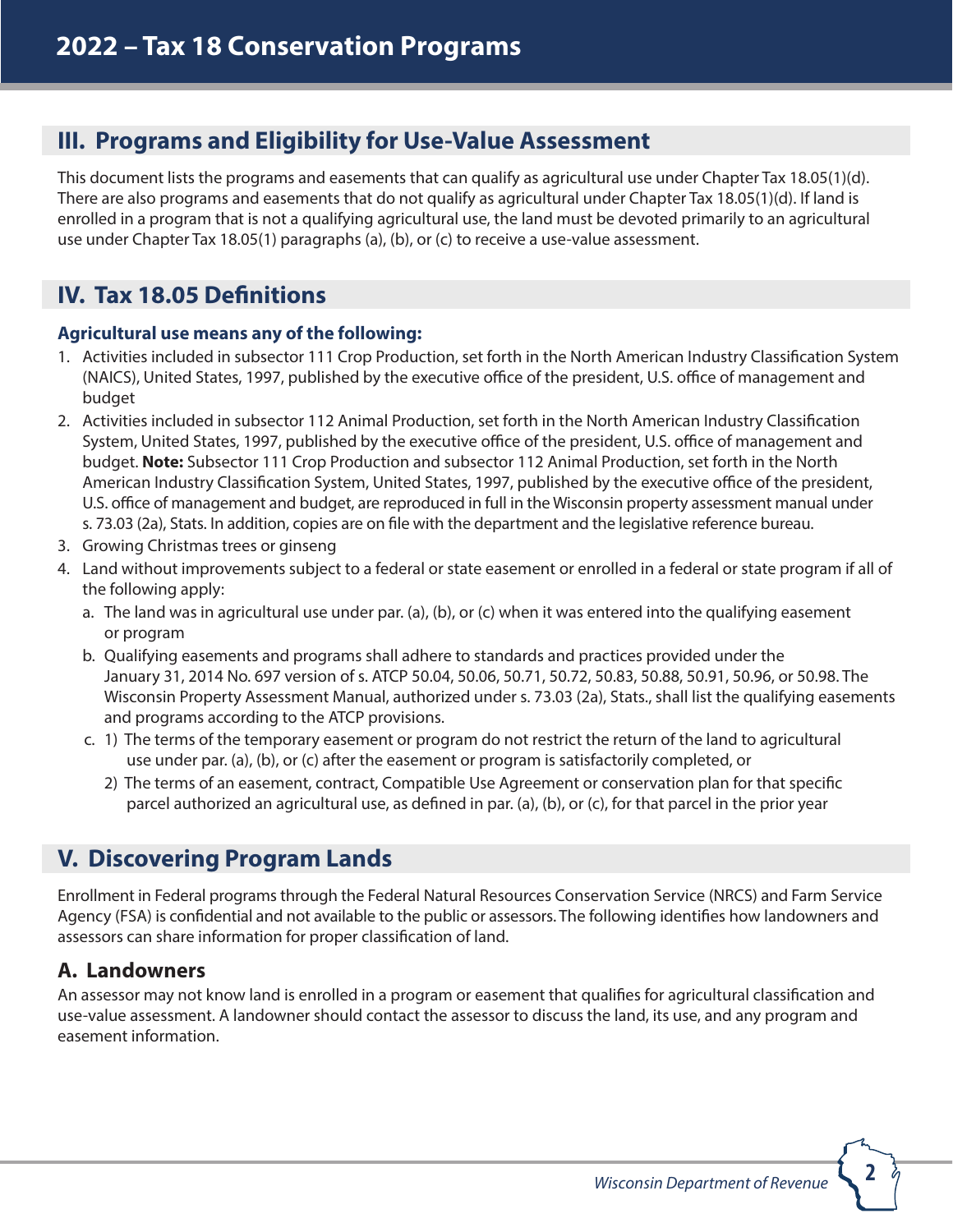#### **Landowner should**

» Maps

- 1. Contact the [assessor](https://www.revenue.wi.gov/training/assess/assrlist.pdf) where the property is located
- 2. Provide the assessor with available land and program or easement information:
	- a. Completed Wisconsin Department of Revenue's Agricultural Classification Conservation Program Information Reques[t form \(](https://www.revenue.wi.gov/Pages/Form/govasr-spflist.aspx)PR-324)
	- b. Copy of program contract or recorded easement
	- c. Property information as of enrollment date:
		- » Classification » Farm Serial Number
			- (FSN) and Common
		- Land Unit (CLU) » Aerial photos
- » Farm number, tract and field number

- d. Map of parcels and enrolled acres
- e. Copy of Compatible Use Authorization (CUAs)
	- » Landowners may request to conduct certain management practices through a Compatible Use Authorization including haying and grazing
	- » CUAs apply to Easement Programs only
- 3. If a landowner does not have a copy of the program contract, he/she should contact the administering state or federal agency, complete the to Authorization to Release Information form [\(FSA 2004\)](https://forms.sc.egov.usda.gov/eForms/searchAction.do) and submit to the county's United States Department of Agriculture Office
- 4. If a landowner disagrees with the assessor's classification, the [appeal process](https://www.revenue.wi.gov/pubs/slf/pb055.pdf) is available

# **B. Assessors**

#### **Assessor should**

- **"** Review current assessment records, classifications, available program information, and any historical information
- $\boxtimes$  For questionable program and easement enrollment, provide landowners with the [PR-324](https://www.revenue.wi.gov/Pages/Form/govasr-spflist.aspx)
- $\boxtimes$  Make sure the land meets the following for agricultural classification:
	- B Was in a qualifying agricultural use when entering into the easement or program (ex: if the land enrolled into a program during 2020, the January 1, 2020 assessment must be agricultural)
	- C Isin a qualifying program or easement listed in this publication on the current assessment date (ex: January 1, 2021)
	- D **One** of the following:
		- » Easement or program allows a return to agricultural use when the easement or program is completed
		- » Land has a Compatible Use Authorization for the prior production season that allowed for an agricultural use under (a), (b) or (c) (ex: crop production, animal production, Christmas trees, ginseng)

# **C. Production at time of enrollment (documentation)**

Examples of what an assessor can use and landowners can provide:

- Air photo with date signs of cropping, grazing evident
- Documents identifying crop history:
	- » Form CRP 1 (USDA-FSA) farm number tract and field numbers must be identified
	- » [Other crop h](https://forms.sc.egov.usda.gov/eForms/searchAction.do)istory for year enrolled agency documentation including:
		- Air photos
		- County Land Conservation (LCD) farm plans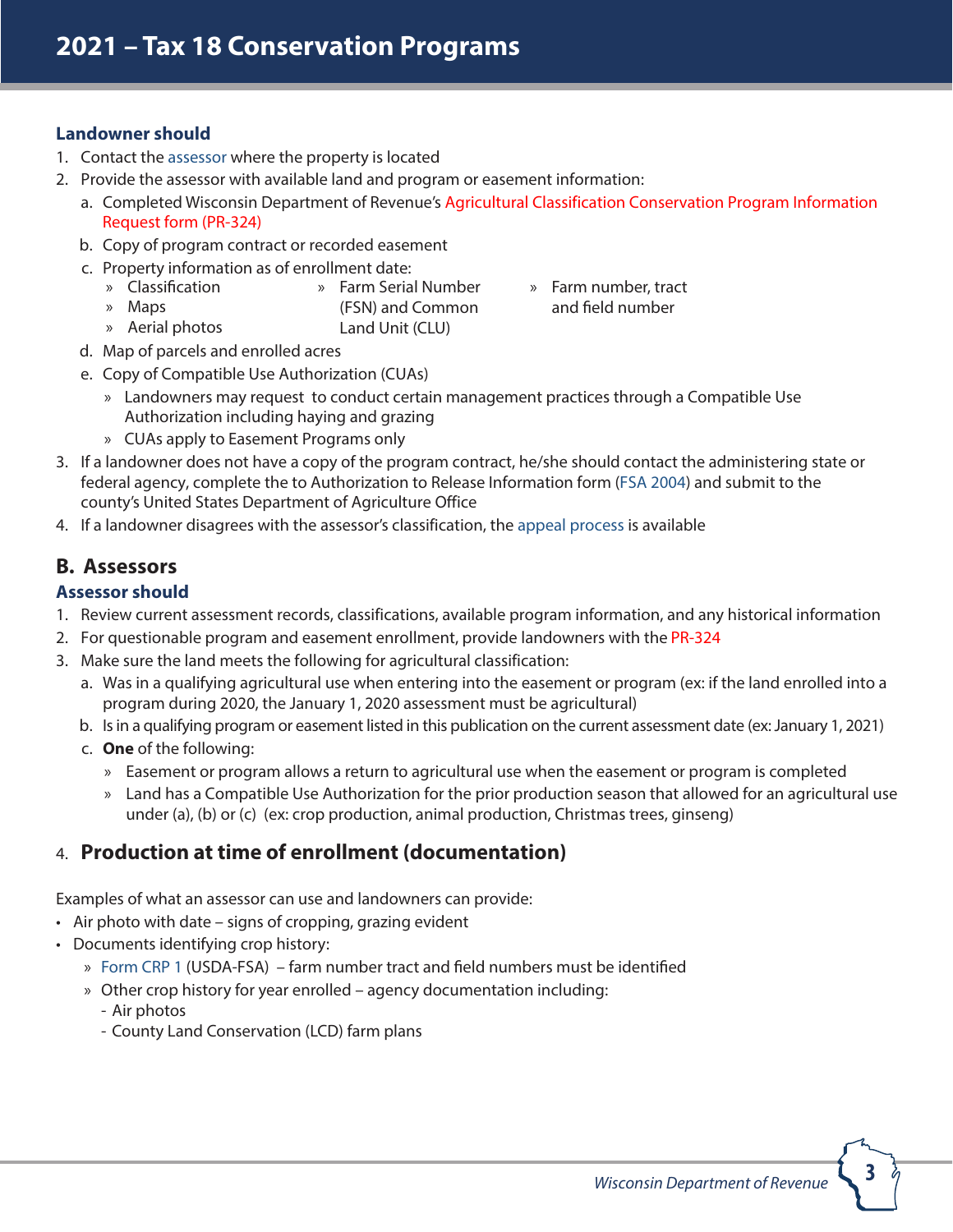# **D. Agricultural program classification process**

- 1. Review existing records and classifications
- 2. Conduct required annual classification reviews
- 3. Distribute [PR-324](https://www.revenue.wi.gov/Pages/Form/govasr-spflist.aspx) to landowners who may have land in qualifying program
- 4. Review completed form and supporting documents (ex: program contract, Compatible Use Authorization, maps, plans, air photos)

# **E. 2021 agricultural classification if:**

- 1. Qualifying program or easement
- 2. Classified agricultural at time of program or easement enrollment
- 3. Enrolled in program or easement during 2020 production season
- 4. Continues to be enrolled in qualifying program or easement on January 1, 2021 (no improvements)

# **VI. Compatible Use Authorization (CUA)**

An agency that administers the program or easement (e.g., NRCS, Wisconsin Department of Agriculture Trade and Consumer Protection (DATCP)) can issue a CUA for the landowner to conduct certain practices on the land.

# **A. CUA from agency that administers program or easement will contain the following:**

- 1. Landowner name
- 2. Eligible acres: may include all or part of the program acres
- 3. Time to conduct practice: when practices are allowed to occur, typically over a production season or one year
- 4. Specify practice allowed, examples:
	- a. Haying (qualifying for agricultural classification)
	- b. Grazing (qualifying for agricultural classification)
	- c. Cropping (qualifying for agricultural classification)
	- d. Brush management (not qualifying for agricultural classification)
	- e. Prescribed burn (not qualifying for agricultural classification)

# **B. Agricultural classification when land has a CUA**

- 1. Qualifying program or easement
- 2. Classified agricultural at time of program or easement enrollment
- 3. Enrolled in program or easement during prior production season (2020 for 2021 assessment)
- 4. CUA is issued for prior production season
	- a. Qualifying CUA practice: haying, other cropping or grazing
	- b. **Note:** Land continues to qualify for agricultural classification if landowner does not implement qualifying CUA practice
- 5. Continues to be enrolled in qualifying program or easement on January 1, assessment date without improvements (January 1, 2021 for 2021 assessment)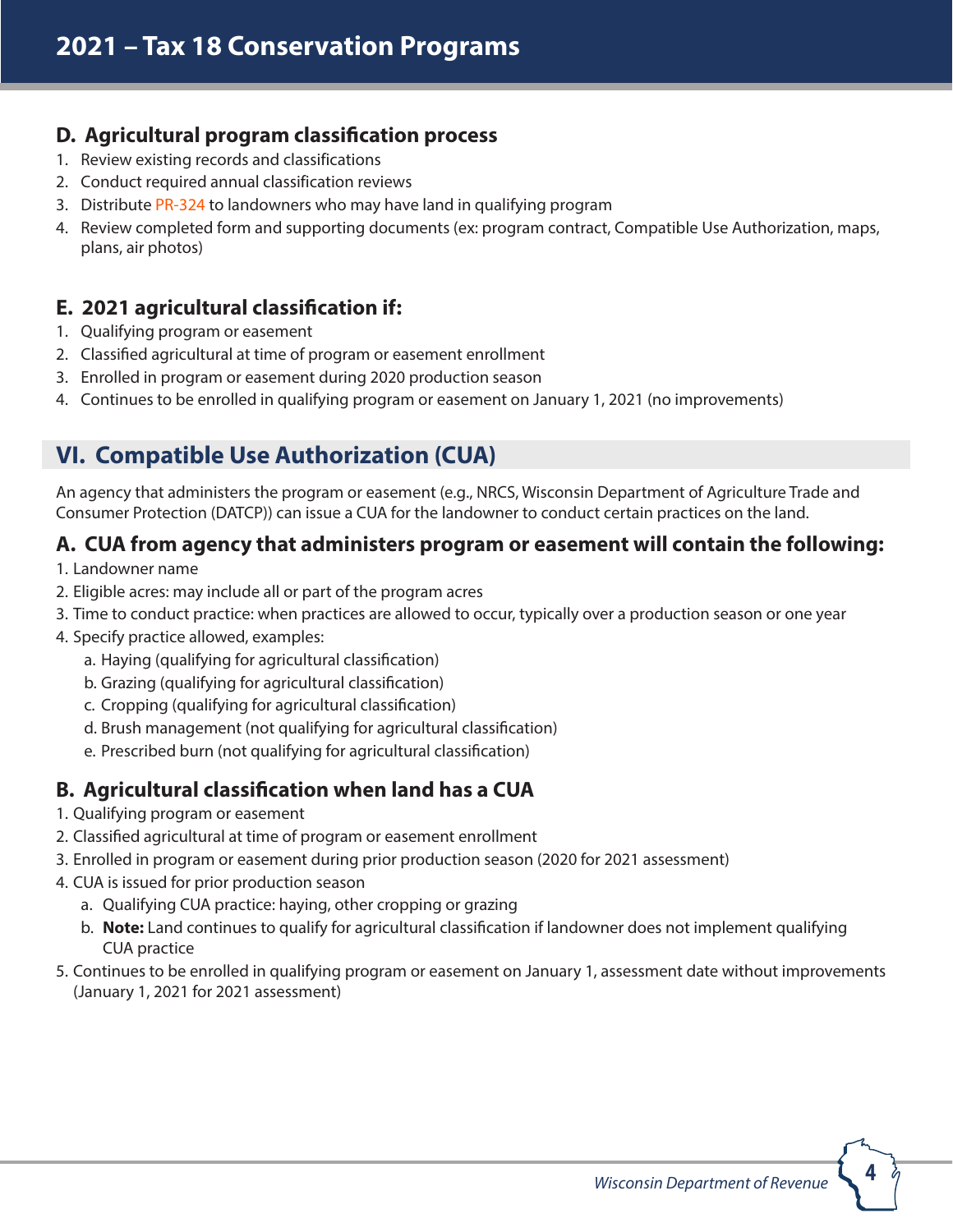# **VII. Rollover of Program Lands**

### **A. Rollover into a permanent easement**

Land enrolled in an eligible program may rollover into another eligible program at or before the expiration of the current program. The determination of agricultural use at time of enrollment for rollover lands is dependent on the initial program enrollment.

**1. Example – CRP:** Land is enrolled into CRP under a 15-year contract and practices are installed according to ATCP 50 specifications. In year 14 of the [CRP 1 contract,](https://forms.sc.egov.usda.gov/eForms/searchAction.do) the NRCS enrolls the entire CRP acres into the Wetlands Reserve Easements (WRE). The WRE is effective on expiration of the CRP-1.

### **2. Land in this example is use-value eligible if:**

- WRE 30-year easements do not restrict the lands from returning back into agricultural use
- CUA applies to the WRE program lands
- Program lands are subject to a state easement or enrolled in a federal or state program
- ATCP 50 practices are maintained

**Note:** After expiration of the CRP-1, all lands rolled into programs identified may need a CUA in place.

### **B. Rollover into a temporary easement**

Lands enrolled in eligible programs may rollover into another eligible program for 30 years or less.

Land is use-value eligible if:

- Program does not restrict the lands from returning back into agricultural use
- Program lands are subject to a state easement or enrolled in a federal or state program
- ATCP 50 practices are maintained

**Note:** CUAs are **not** required for temporary state or federal easements or programs. Temporary easements or programs are less than 30 years.

# **C. Rollover CRP to CRP**

USDA FSA may re-enroll CRP lands under various sign-up programs. In these circumstances the re-establishment of the CRP-1 authorizes a use-value classification. Any land under an active CRP-1 contract is use-value eligible.

**Caution:** Conservation practices are subject to review by the issuing agency. Maintenance of conservation practices apply on lands under a CRP-1. Violating the conditions of the CRP-1 may result in a penalty and the removal of the lands from the program. An assessor is not notified of CRP-1 violations and should address these removals through the landowner questionnaire.

# **VIII. Tax 18 Conservation Programs Administered by a Federal or State Agency**

# **A. Natural Resources Conservation Service (NRCS)**

### **1. Agricultural use at time of enrollment**

- NRCS does not require agricultural use at time of enrollment
- Assessors need to confirm program lands were in a qualifying agricultural use at time of enrollment for agricultural classification eligibility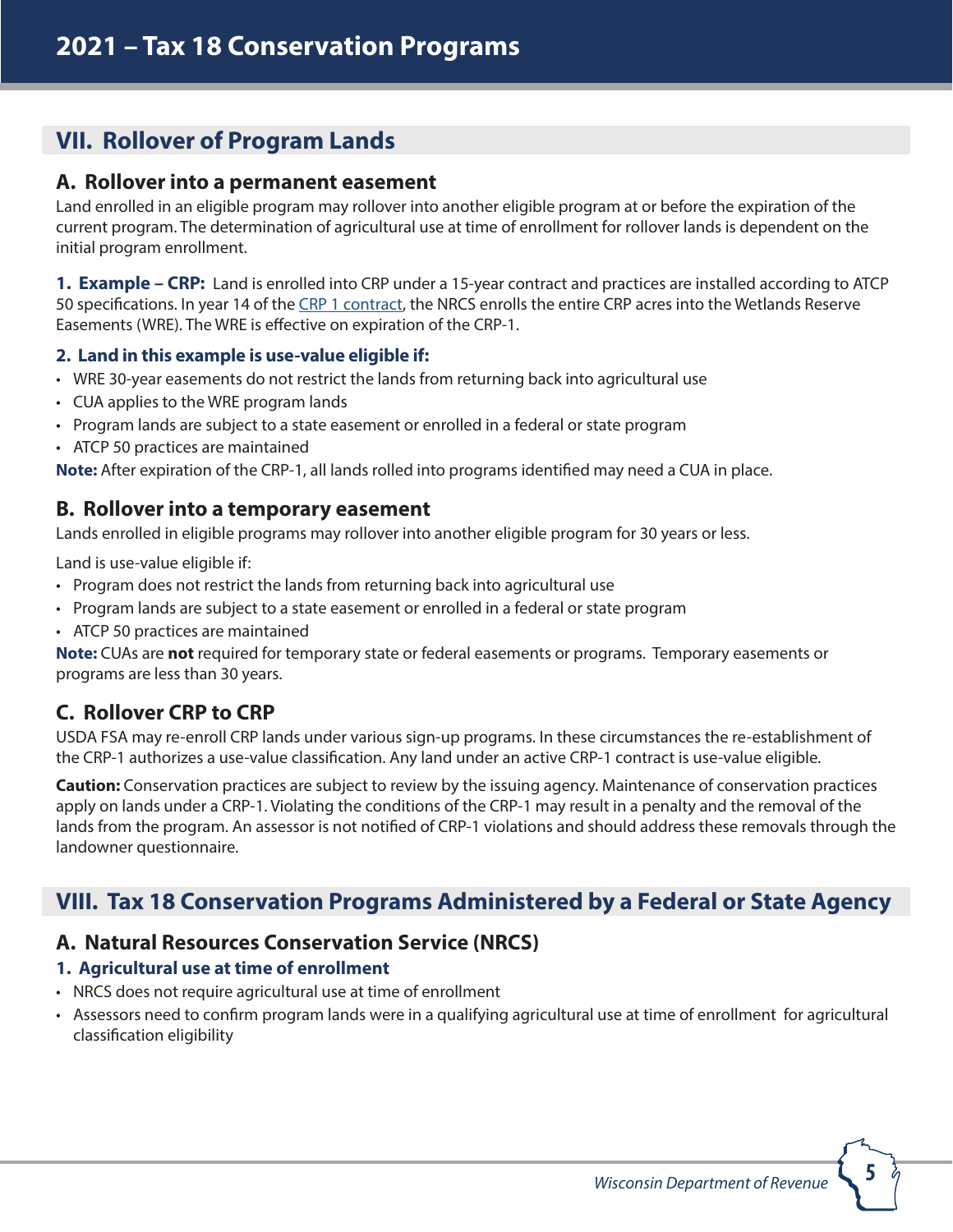#### **2. Financial Assistance Programs**

- Financial assistance programs and management programs do not determine whether land qualifies for agricultural classification
- Financial assistance programs assist the landowner in developing plans and implementing goals for the farm and the practices identified

#### **3. Additional information**

- [General information](http://www.nrcs.usda.gov/wps/portal/nrcs/site/national/home/)
- [Wisconsin specific](http://www.nrcs.usda.gov/wps/portal/nrcs/site/wi/home/)
- [Wisconsin programs](http://www.nrcs.usda.gov/wps/portal/nrcs/main/wi/programs/)

# **B. Farm Service Agency (FSA)**

#### **1. Agricultural use at time of enrollment**

- FSA does not require agricultural use at time of enrollment for all programs
- Assessors need to confirm program lands were in a qualifying agricultural use at time of enrollment for agricultural classification eligibility

### **2. FSA eligible programs**

- General Conservation Program (CRP)
- Continuous CRP Sign-ups
	- » State Acres for Wildlife Enhancement (SAFE)
		- o Pollinator and Monarch
		- o Glacial Habitat Restoration Area
		- o Southwest Wisconsin Grassland Area
		- o Karner Blue Butterfly
		- o Western Prairie Habitat Restoration Area
		- o Central Wisconsin grassland
- » Highly Erodible Land Initiative (HELI)
- » CLEAR30
- » Conservation Reserve Enhancement Program (CREP)
- » Other
	- » Agricultural Conservation Program (ACP) – closed in 1996, replaced by EQIP
	- » Conservation Reserve Program (CRP)
	- » State Acres for Wildlife Enhancement

### **3. Each FSA program listed above is eligible for agricultural classification once these are confirmed:**

- Agricultural use at time of enrollment
- Enrollment during prior production season
- [Continues to be enro](http://www.fsa.usda.gov/)lled on current assessment date

### **4. Additional information**

- General information
- [Wisconsin specific](http://www.fsa.usda.gov/FSA/stateoffapp?mystate=wi&area=home&subject=landing&topic=landing)
- [Program information](http://www.fsa.usda.gov/FSA/stateoffapp?mystate=wi&area=home&subject=prog&topic=landing)

# **C. United States Fish and Wildlife Services (USFWS)**

The Partners for Fish and Wildlife Act provides technical and financial assistance to private landowners to restore, enhance, and manage private land to improve fish and wildlife habitats through the Partners for Fish and Wildlife Program.

### **1. Agricultural use at time of enrollment**

- USFWS does not require agricultural use at time of enrollment
- Assessors need to confirm program lands were in a qualifying agricultural use at time of enrollment for agricultural classification eligibility

**6**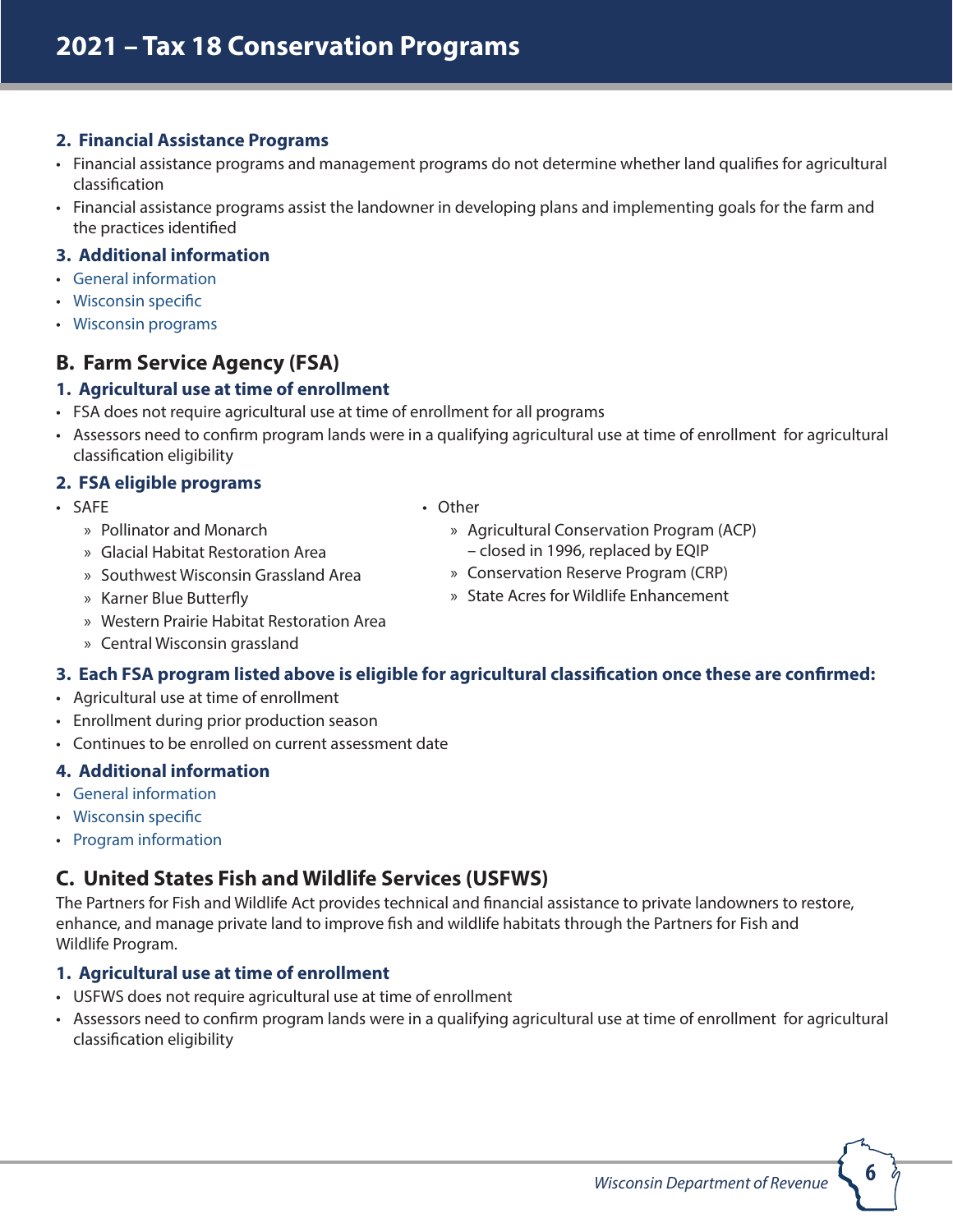### **2. USFWS eligible program**

#### **Partners for Fish and Wildlife Program**

- Eligible for agricultural classification
- Temporary contract
- USFWS provides documents and contracts

### **3. The USFWS program listed above is eligible for agricultural classification once these are confirmed:**

- Agricultural use at time of enrollment
- Enrollment during prior production season
- Continues to be enrolled on current assessment date

### **4. Additional information**

- [General information](http://www.fws.gov/)
- [Wisconsin specific](http://www.fws.gov/offices/Directory/ListOffices.cfm?statecode=55)
- [Fish and Wildlife Program](http://www.fws.gov/partners/)

# **D. Wisconsin Department of Agriculture Trade and Consumer Protection (DATCP)**

### **1. Agricultural use at time of enrollment**

- DATCP does not require agricultural use at time of enrollment for all programs
- Assessors need to confirm program lands were in a qualifying agricultural use at time of enrollment for agricultural classification eligibility

### **2. Additional information**

- [General information](https://datcp.wi.gov/Pages/Programs_Services/CREP.aspx)
- Programs
	- » [Conservation Reserve Enhancement Program](https://datcp.wi.gov/Pages/Programs_Services/CREP.aspx)
	- » [CREP Equivalent](https://datcp.wi.gov/Documents/CriteriaLandOutProdCrepEquivalent.pdf)
	- » Protecting Wisconsin's Farm and Forest Lands (PACE) for questions related to PACE, contact DATCP at (608) 224-4621

# **E. Wisconsin Department of Natural Resources (WDNR)**

### **1. Agricultural use at time of enrollment**

- DNR does not require agricultural use at time of enrollment
- Assessors need to confirm program lands were in a qualifying agricultural use at time of enrollment for agricultural classification eligibility

### **2. Additional information**

- [General information](http://dnr.wi.gov/)
- [Habitat](http://dnr.wi.gov/topic/WildlifeHabitat/)
- [Nonpoint](http://dnr.wi.gov/topic/nonpoint/)
- [Streambank](http://dnr.wi.gov/topic/fishing/streambank/)

**7**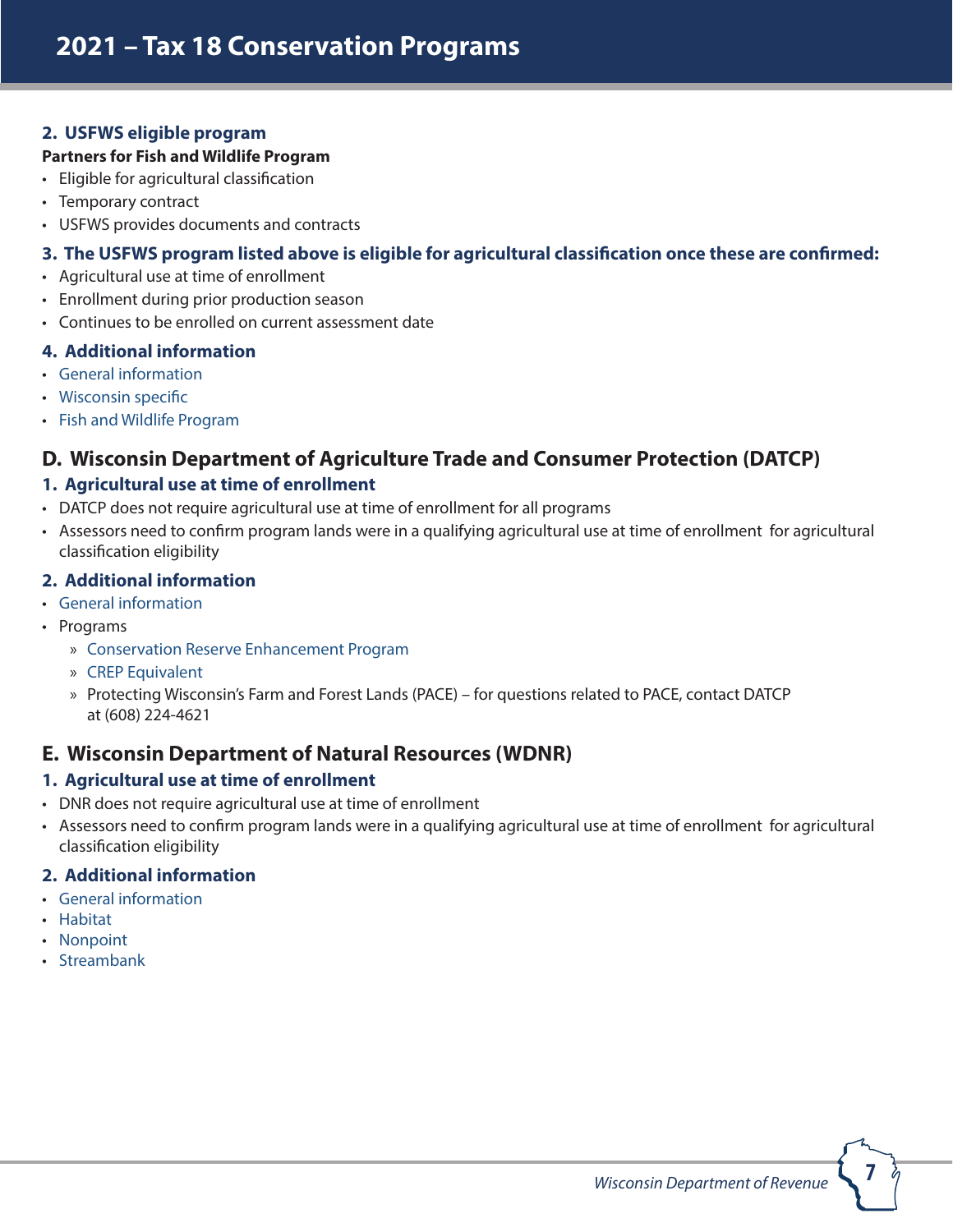# **2022 – Tax 18 Conservation Programs**

| <b>Tax 18 Conservation Programs</b>                                   |                                                                                                                                                                                                                                                                                                                                                                                                                                                                                                                                                                                                                                  |                                                                                                                                                                                                                                                                                                                                      |                                   |
|-----------------------------------------------------------------------|----------------------------------------------------------------------------------------------------------------------------------------------------------------------------------------------------------------------------------------------------------------------------------------------------------------------------------------------------------------------------------------------------------------------------------------------------------------------------------------------------------------------------------------------------------------------------------------------------------------------------------|--------------------------------------------------------------------------------------------------------------------------------------------------------------------------------------------------------------------------------------------------------------------------------------------------------------------------------------|-----------------------------------|
| <b>Programs</b>                                                       | <b>Eligible for Agricultural Classification</b>                                                                                                                                                                                                                                                                                                                                                                                                                                                                                                                                                                                  | <b>Program Information</b>                                                                                                                                                                                                                                                                                                           | <b>Agency</b>                     |
| Agricultural<br>Conservation<br>Program (ACP)                         | • Yes<br>• Confirm:<br>1. Agricultural use at time of enrollment<br>2. Enrollment during prior production season<br>3. Continues to be enrolled on current assessment<br>date                                                                                                                                                                                                                                                                                                                                                                                                                                                    | Closed in 1996, replaced by EQIP                                                                                                                                                                                                                                                                                                     | <b>FSA</b>                        |
| Agricultural Land<br>Easements (ALE)                                  | • Yes<br>• Confirm:<br>1. Agricultural use at time of enrollment<br>2. Enrollment during prior production season<br>3. Continues to be enrolled on current assessment<br>date                                                                                                                                                                                                                                                                                                                                                                                                                                                    | • Purchase of Development Rights (PDR)<br>• Conservation plan and program documents                                                                                                                                                                                                                                                  | <b>NRCS</b>                       |
| Central Wisconsin<br>Grassland                                        | • Yes<br>• Confirm:<br>1. Agricultural use at time of enrollment<br>2. Enrollment during prior production season<br>3. Continues to be enrolled on current assessment<br>date                                                                                                                                                                                                                                                                                                                                                                                                                                                    | <b>CRP</b>                                                                                                                                                                                                                                                                                                                           | <b>FSA</b>                        |
| Conservation<br>Reserve Program<br>(CRP)                              | • Yes<br>• Confirm:<br>1. Agricultural use at time of enrollment<br>2. Enrollment during prior production season<br>3. Continues to be enrolled on current assessment<br>date                                                                                                                                                                                                                                                                                                                                                                                                                                                    | <b>CRP</b>                                                                                                                                                                                                                                                                                                                           | <b>FSA</b>                        |
| Conservation<br>Reserve<br>Enhancement<br>Program (CREP)<br>Contracts | • Yes<br>• Permanent easement, confirm:<br>1. Agricultural use at time of enrollment<br>(CREP requirement)<br>2. Enrollment during prior production season<br>3. Compatible use agreement for prior production<br>season authorizing haying, grazing or other<br>qualifying agricultural use<br>(CREP easements have compatible use<br>agreements)<br>4. Continues to be enrolled on current assessment<br>date<br>• 15-year agreement, confirm:<br>1. Agricultural use at time of enrollment<br>(CREP requirement)<br>2. Enrollment during prior production season<br>3. Continues to be enrolled on current assessment<br>date | <b>Establishes agricultural conservation</b><br>practices<br>Contact DATCP at (608) 224-4632 for<br>additional information<br>• CREP easements have provisions<br>included equivalent to compatible use<br>agreements<br>• 15-year agreements may be<br>re-enrolled<br>• CREP requires agricultural use at the time<br>of enrollment | <b>DATCP</b><br>and<br><b>FSA</b> |

**8**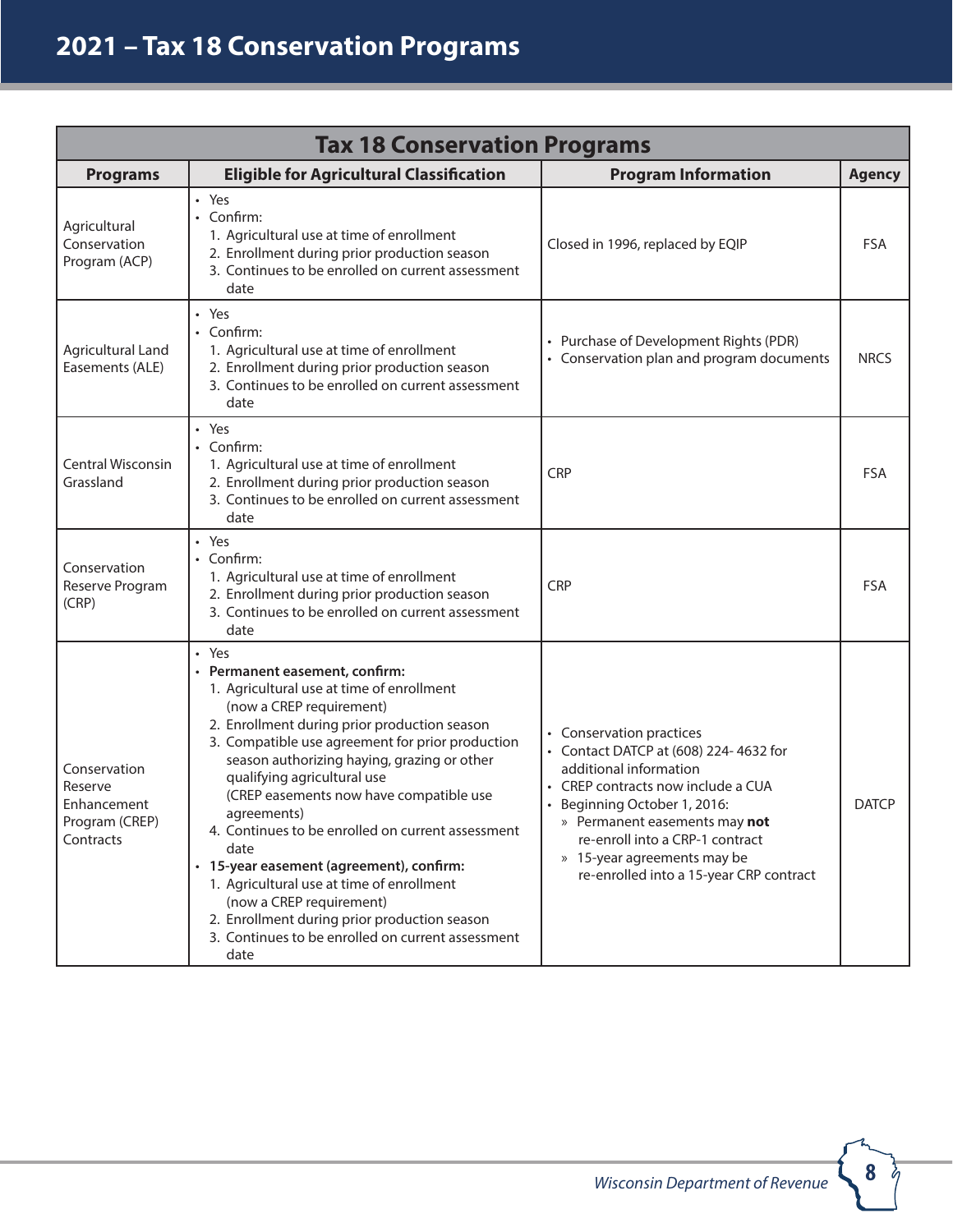| <b>Tax 18 Conservation Programs</b>                                                       |                                                                                                                                                                                                                                                                                                                 |                                                                                                                                                                                                                                        |               |
|-------------------------------------------------------------------------------------------|-----------------------------------------------------------------------------------------------------------------------------------------------------------------------------------------------------------------------------------------------------------------------------------------------------------------|----------------------------------------------------------------------------------------------------------------------------------------------------------------------------------------------------------------------------------------|---------------|
| <b>Programs</b>                                                                           | <b>Eligible for Agricultural Classification</b>                                                                                                                                                                                                                                                                 | <b>Program Information</b>                                                                                                                                                                                                             | <b>Agency</b> |
| <b>CRP Grasslands</b>                                                                     | • Yes<br>• Confirm:<br>1. Agricultural use at time of enrollment<br>2. Enrollment during prior production season<br>3. Continues to be enrolled on current assessment<br>date                                                                                                                                   | <b>CRP</b><br>• 15-year agreements<br>• Working lands<br>program                                                                                                                                                                       | <b>FSA</b>    |
| Conservation<br>Stewardship<br>Program (CSP)                                              | • Yes<br>• Confirm:<br>1. Agricultural use at time of enrollment<br>2. Enrollment during prior production season<br>3. Continues to be enrolled on current assessment<br>date                                                                                                                                   | Conservation practices that convert<br>farmland to other cover for the life of the<br>contract (5-10 years)                                                                                                                            | <b>NRCS</b>   |
| Emergency<br>Watershed<br>Protection (EWP)                                                | • Yes<br>• Confirm:<br>1. Agricultural use at time of enrollment<br>2. Enrollment during prior production season<br>3. Continues to be enrolled on current assessment<br>date                                                                                                                                   | • Technical and financial assistance for flood<br>repair<br>• Conservation plan and program documents<br>• Farming is not restricted unless an<br>easement is in place. See EWP-Flood Plain<br>Easements.                              | <b>NRCS</b>   |
| Emergency<br>Watershed<br>Protection Program<br>- Floodplain<br>Easements (EWPP-<br>FPE)  | • Yes<br>• Confirm:<br>1. Agricultural use at time of enrollment<br>2. Enrollment during prior production season<br>3. Compatible use agreement for prior production<br>season authorizing haying, grazing or other<br>qualifying agricultural use<br>4. Continues to be enrolled on current assessment<br>date | • Permanent Easements (see WRE)<br>• CUA, management plan and supporting<br>documents                                                                                                                                                  | <b>NRCS</b>   |
| Environmental<br>Quality Incentives<br>Program (EQIP)                                     | • Yes<br>• Confirm:<br>1. Agricultural use at time of enrollment<br>2. Enrollment during prior production season<br>3. Continues to be enrolled on current assessment<br>date                                                                                                                                   | • Agricultural use must be present for use-<br>value classification<br>• Technical and financial assistance<br>Conservation plan and program documents<br>• Farming is allowed. Some practices may<br>restrict farming for 2-10 years. | <b>NRCS</b>   |
| Farm and Ranch<br><b>Lands Protection</b><br>Program (FRPP)<br>(Legacy program<br>of ALE) | • Yes<br>• Confirm:<br>1. Agricultural use at time of enrollment<br>2. Enrollment during prior production season<br>3. Continues to be enrolled on current assessment<br>date                                                                                                                                   | • Purchase of Development Rights (PDR)<br>• Conservation plan and program documents                                                                                                                                                    | <b>NRCS</b>   |
| Forest Land<br>Enhancement<br>Program (FLEP)                                              | No                                                                                                                                                                                                                                                                                                              | Cost sharing for forestry practices                                                                                                                                                                                                    | <b>NRCS</b>   |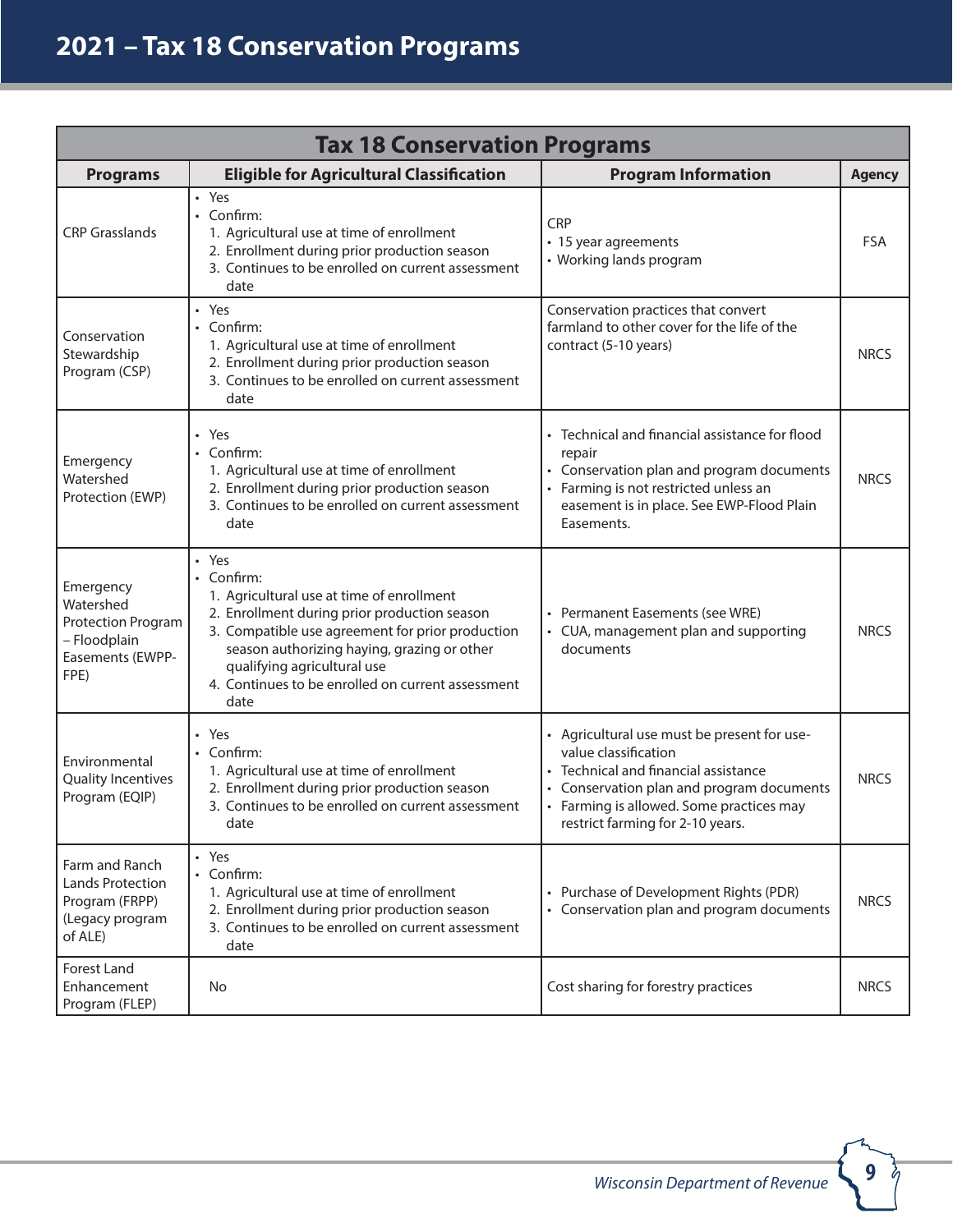| <b>Tax 18 Conservation Programs</b>                                                                                                                                                                                                                                                                                                                             |                                                                                                                                                                                                                                                                                                     |                                                                                                                                                                                                                                                                                                                                                                    |               |
|-----------------------------------------------------------------------------------------------------------------------------------------------------------------------------------------------------------------------------------------------------------------------------------------------------------------------------------------------------------------|-----------------------------------------------------------------------------------------------------------------------------------------------------------------------------------------------------------------------------------------------------------------------------------------------------|--------------------------------------------------------------------------------------------------------------------------------------------------------------------------------------------------------------------------------------------------------------------------------------------------------------------------------------------------------------------|---------------|
| <b>Programs</b>                                                                                                                                                                                                                                                                                                                                                 | <b>Eligible for Agricultural Classification</b>                                                                                                                                                                                                                                                     | <b>Program Information</b>                                                                                                                                                                                                                                                                                                                                         | <b>Agency</b> |
| <b>Glacial Habitat</b><br><b>Restoration Area</b>                                                                                                                                                                                                                                                                                                               | · Yes<br>• Confirm:<br>1. Agricultural use at time of enrollment<br>2. Enrollment during prior production season<br>3. Continues to be enrolled on current assessment<br>date                                                                                                                       | <b>CRP</b>                                                                                                                                                                                                                                                                                                                                                         | <b>FSA</b>    |
| <b>Grassland Reserve</b><br>Program (GRP)                                                                                                                                                                                                                                                                                                                       | • Yes<br>• 10-year, 15-year, 20-year contract and permanent,<br>confirm:<br>1. Agricultural use at time of enrollment<br>2. Enrollment during prior production season<br>3. Qualifying agricultural use for prior production<br>season<br>4. Continues to be enrolled on current assessment<br>date | • 15-year agreements provided for haying/<br>grazing<br>• Working lands program<br>• Conservation practices through a Purchase<br>of Development Rights (PDR)<br>• Conservation plan/management plan and<br>program documents<br>• Grazing and haying are the management<br>practices<br>• See CRP Grasslands                                                      | <b>NRCS</b>   |
| <b>Grazing Lands</b><br>Conservation<br>Initiative (GLCI)                                                                                                                                                                                                                                                                                                       | • Yes<br>• Confirm:<br>1. Agricultural use at time of enrollment<br>2. Enrollment during prior production season<br>3. Continues to be enrolled on current assessment<br>date                                                                                                                       | • Technical assistance for grazing activities<br>• Conservation plan and program documents                                                                                                                                                                                                                                                                         | <b>NRCS</b>   |
| <b>Habitat Area</b><br>Easements<br><b>Glacial Habitat</b><br><b>Restoration Areas</b><br><b>Glacial Heritage</b><br>Areas<br><b>Western Prairie</b><br><b>Habitat Restoration</b><br>Area<br>Southwest<br>Wisconsin<br>Grassland<br>Central Wisconsin<br>Grassland<br><b>Conservation Area</b><br><b>Western Prairie</b><br><b>Habitat Restoration</b><br>Area | • Yes<br>• Confirm:<br>1. Agricultural use at time of enrollment<br>2. Enrollment during prior production season<br>3. Continues to be enrolled on current assessment<br>date                                                                                                                       | • Habitat restoration<br>Preservation of remnant prairie<br>Easement areas purchased by the WDNR are<br>called habitat easements which may include<br>cropland, forest, wetlands and uplands<br>including remnant prairie<br>• By mutual agreement each habitat<br>easement is subject to change<br>• Changes may include haying and grazing as<br>management tool | <b>DNR</b>    |
| <b>Healthy Forests</b><br>Reserve Program<br>(HFRP)                                                                                                                                                                                                                                                                                                             | No easements in Wisconsin as of 2020                                                                                                                                                                                                                                                                | • 30-year contracts, 10-year agreements and<br>permanent easements Silviculture<br>• Silviculture programs on established forest<br>or tree planting on cropland<br>• Land may have crop history                                                                                                                                                                   | <b>NRCS</b>   |
| <b>Karner Blue</b><br>Butterfly                                                                                                                                                                                                                                                                                                                                 | • Yes<br>• Confirm:<br>1. Agricultural use at time of enrollment<br>2. Enrollment during prior production season<br>3. Continues to be enrolled on current assessment<br>date                                                                                                                       | <b>CRP</b>                                                                                                                                                                                                                                                                                                                                                         | <b>FSA</b>    |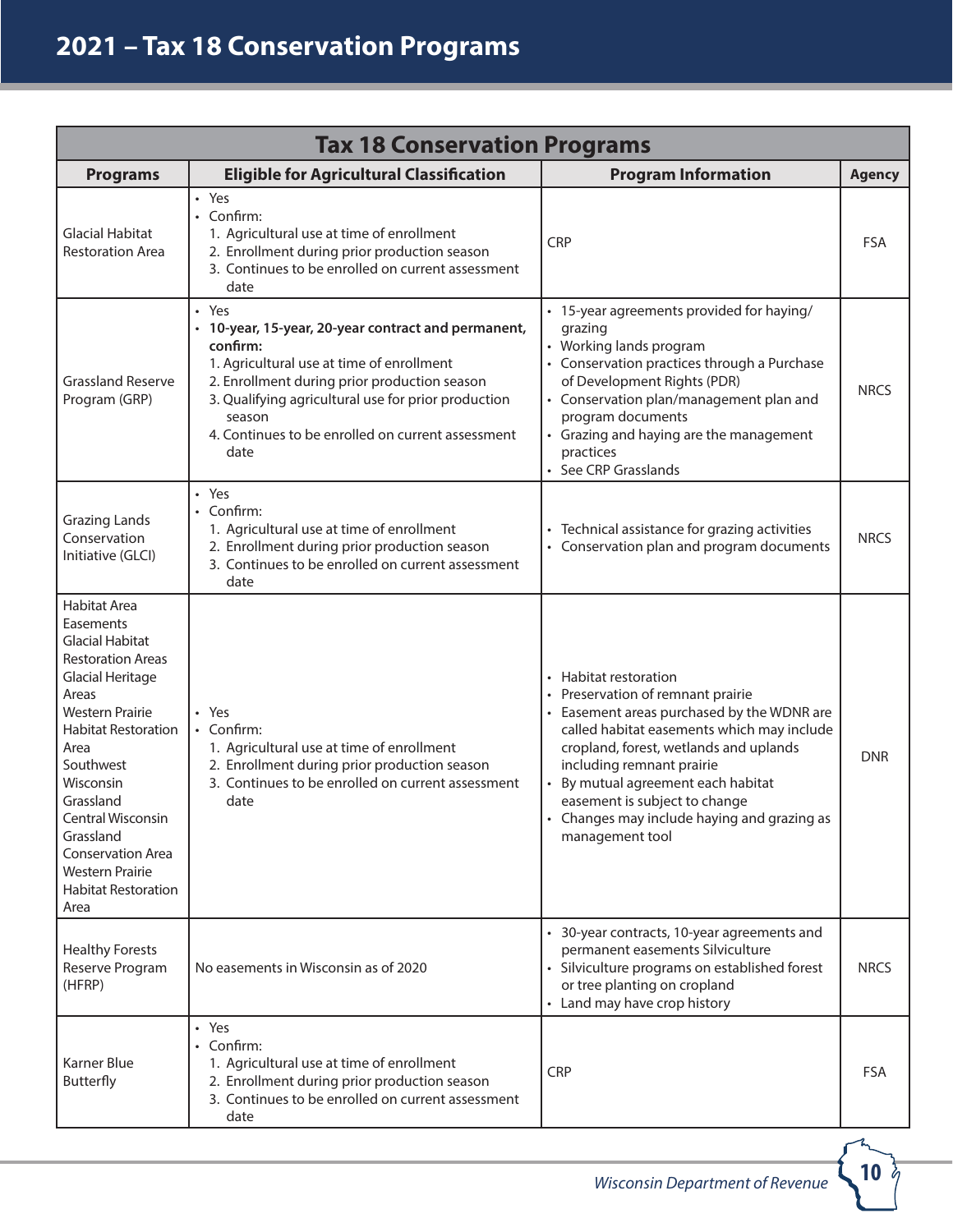| <b>Tax 18 Conservation Programs</b>                               |                                                                                                                                                                                                                                                                                                                 |                                                                                                                                                                                                                                                                                                                                                                            |               |
|-------------------------------------------------------------------|-----------------------------------------------------------------------------------------------------------------------------------------------------------------------------------------------------------------------------------------------------------------------------------------------------------------|----------------------------------------------------------------------------------------------------------------------------------------------------------------------------------------------------------------------------------------------------------------------------------------------------------------------------------------------------------------------------|---------------|
| <b>Programs</b>                                                   | <b>Eligible for Agricultural Classification</b>                                                                                                                                                                                                                                                                 | <b>Program Information</b>                                                                                                                                                                                                                                                                                                                                                 | <b>Agency</b> |
| Mississippi River<br><b>Basin Initiative</b><br>(Funding Source)  | • Yes<br>• Confirm:<br>1. Agricultural use at time of enrollment<br>2. Enrollment during prior production season<br>3. Continues to be enrolled on current assessment<br>date                                                                                                                                   | • Conservation practices<br>• Conservation plan and program documents                                                                                                                                                                                                                                                                                                      | <b>NRCS</b>   |
| <b>National Water</b><br>Quality Initiative<br>(Funding Source)   | • Yes<br>• Confirm:<br>1. Agricultural use at time of enrollment<br>2. Enrollment during prior production season<br>3. Continues to be enrolled on current assessment<br>date                                                                                                                                   | • Conservation practices<br>• Conservation plan and program documents                                                                                                                                                                                                                                                                                                      | <b>NRCS</b>   |
| Nonpoint Source<br><b>Water Pollution</b><br>Abatement<br>Program | · Yes<br>• Confirm:<br>1. Agricultural use at time of enrollment<br>2. Enrollment during prior production season<br>3. Compatible use agreement for prior production<br>season authorizing haying, grazing or other<br>qualifying agricultural use<br>4. Continues to be enrolled on current assessment<br>date | Erosion control                                                                                                                                                                                                                                                                                                                                                            | <b>DNR</b>    |
| Partners for Fish<br>and Wildlife<br>Program                      | • Yes<br>• Confirm:<br>1. Agricultural use at time of enrollment<br>2. Enrollment during prior production season<br>3. Continues to be enrolled on current assessment<br>date                                                                                                                                   | Provides technical and financial assistance<br>to private landowners to restore, enhance,<br>and manage private land to improve fish and<br>wildlife habitats                                                                                                                                                                                                              | <b>USFWS</b>  |
| Purchase of<br>Agricultural<br>Conservation<br>Easements (PACE)   | • Yes<br>• Confirm:<br>1. Agricultural use at time of enrollment<br>2. Enrollment during prior production season<br>3. Continues to be enrolled on current assessment<br>date                                                                                                                                   | • Purchase of development rights (PDR<br>• Purchase of development rights is an<br>encumbrance that may affect the current<br>and future market value of the land the<br>development rights are on, as well as the<br>surrounding lands<br>• PACE easement requires conservation<br>compliance through a Conservation Plan<br>• Program does not restrict agricultural use | <b>DATCP</b>  |
| Rapid Watershed<br>Assessment (RWA)                               | • Yes<br>• Confirm:<br>1. Agricultural use at time of enrollment<br>2. Enrollment during prior production season<br>3. Continues to be enrolled on current assessment<br>date                                                                                                                                   | Farming is allowed                                                                                                                                                                                                                                                                                                                                                         | <b>NRCS</b>   |

 $\frac{11}{7}$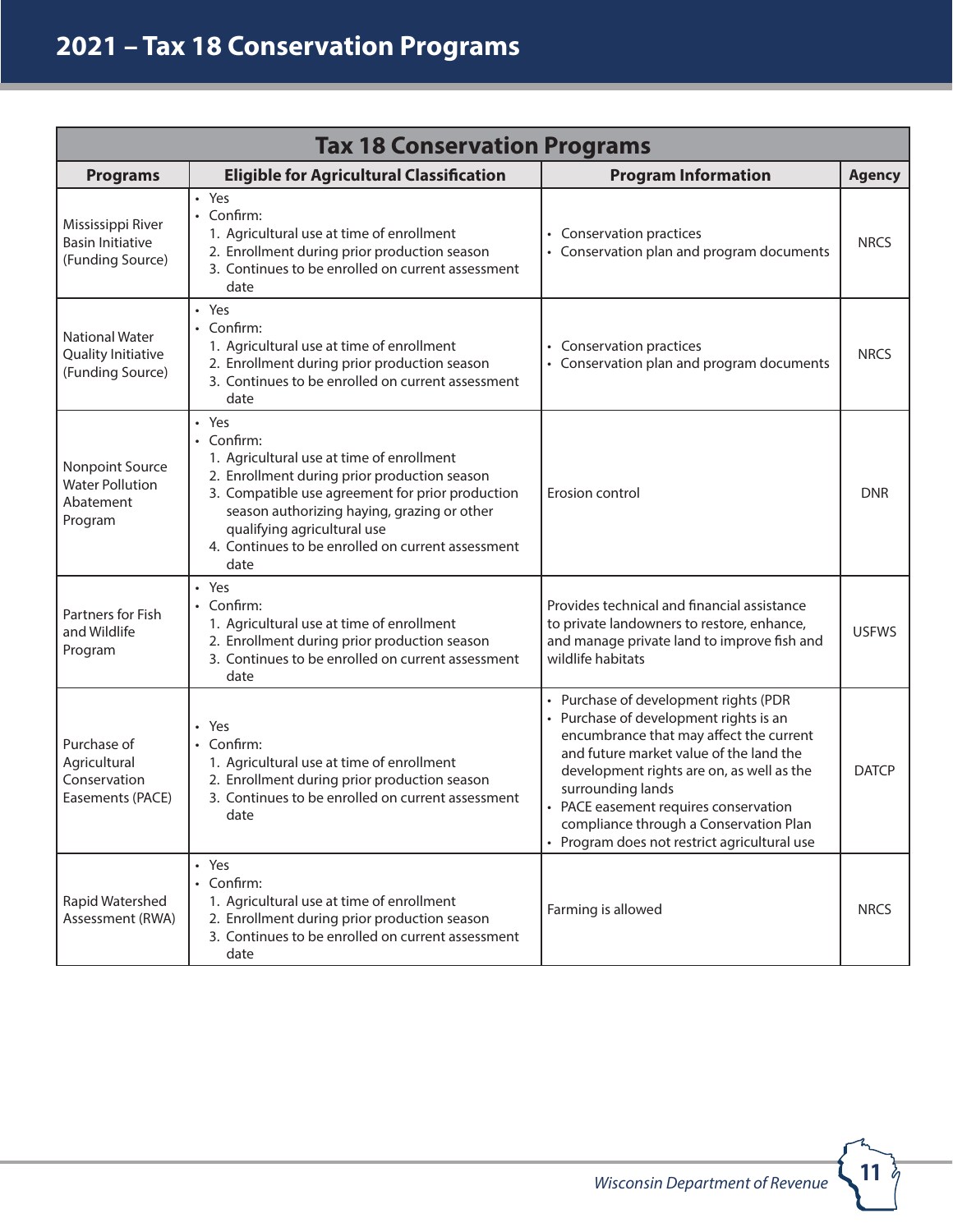| <b>Tax 18 Conservation Programs</b>                                                                             |                                                                                                                                                                                                                                                                                                                 |                                                                                                                                                                                                                                                                                                                                                                                                                                                                                  |               |
|-----------------------------------------------------------------------------------------------------------------|-----------------------------------------------------------------------------------------------------------------------------------------------------------------------------------------------------------------------------------------------------------------------------------------------------------------|----------------------------------------------------------------------------------------------------------------------------------------------------------------------------------------------------------------------------------------------------------------------------------------------------------------------------------------------------------------------------------------------------------------------------------------------------------------------------------|---------------|
| <b>Programs</b>                                                                                                 | <b>Eligible for Agricultural Classification</b>                                                                                                                                                                                                                                                                 | <b>Program Information</b>                                                                                                                                                                                                                                                                                                                                                                                                                                                       | <b>Agency</b> |
| Regional<br>Conservation<br>Partnership<br>Program (RCPP)                                                       | • Yes<br>• Confirm:<br>1. Agricultural use at time of enrollment<br>2. Enrollment during prior production season<br>3. Continues to be enrolled on current assessment<br>date                                                                                                                                   | • Conservation program contracts and<br>easement agreements are implemented<br>through:<br>» Agricultural Conservation Easement<br>Program (ACEP)<br>» Environmental Quality Incentives<br>Program (EQIP)<br>» Conservation Stewardship Program<br>(CSP)<br>Healthy Forests Reserve Program (HFRP)<br>$\rangle$<br>» Wetland Reserve Program (WRP)<br>• Duration: 5-10 years, 30 years and perpetual<br>• CUA, management plan (if available) and<br>other and program documents | <b>NRCS</b>   |
| Soil and Water<br>Resource Mgmt.<br>Program (SWRM)<br>15-year<br>agreement - CREP<br>Equivalent (sec<br>50.08   | • Yes<br>• Confirm:<br>1. Agricultural use at time of enrollment<br>2. Enrollment during prior production season<br>3. Continues to be enrolled on current assessment<br>date                                                                                                                                   | • Establishes agricultural conservation<br>practices<br>• Land enrolled in state's SWRM Program in a<br>15-year agreement<br>• No restrictions to return land to Tax 18<br>eligible agricultural use<br>• Program enrolls cropland or pasture land<br>into a 15-year agreement<br>• CREP equivalent requires agricultural use at<br>the time of enrollment                                                                                                                       | <b>DATCP</b>  |
| Soil and Water<br>Resource Mgmt.<br>Program (SWRM)<br>Permanent<br>Easement - CREP<br>Equivalent (sec<br>50.08) | • Yes<br>• Confirm:<br>1. Agricultural use at time of enrollment<br>2. Enrollment during prior production season<br>3. Compatible use agreement for prior production<br>season authorizing haying, grazing or other<br>qualifying agricultural use<br>4. Continues to be enrolled on current assessment<br>date | • Establishes agricultural conservation<br>practices<br>• CREP equivalent easements have provisions<br>included equivalent to compatible use<br>agreements<br>• Conservation Plan and program documents<br>• Program enrolls cropland or pasture land<br>into a perpetual easement<br>• CREP equivalent requires agricultural use at<br>the time of enrollment                                                                                                                   | <b>DATCP</b>  |
| Southwest<br>Wisconsin<br>Grassland Area                                                                        | • Yes<br>• Confirm:<br>1. Agricultural use at time of enrollment<br>2. Enrollment during prior production season<br>3. Continues to be enrolled on current assessment<br>date                                                                                                                                   | <b>CRP</b>                                                                                                                                                                                                                                                                                                                                                                                                                                                                       | <b>FSA</b>    |
| <b>State Acres</b><br>for Wildlife<br>Enhancement,<br>Pollinator and<br>Monarch (SAFE)                          | • Yes<br>• Confirm:<br>1. Agricultural use at time of enrollment<br>2. Enrollment during prior production season<br>3. Continues to be enrolled on current assessment<br>date                                                                                                                                   | <b>CRP</b>                                                                                                                                                                                                                                                                                                                                                                                                                                                                       | <b>FSA</b>    |

 $\frac{12}{7}$